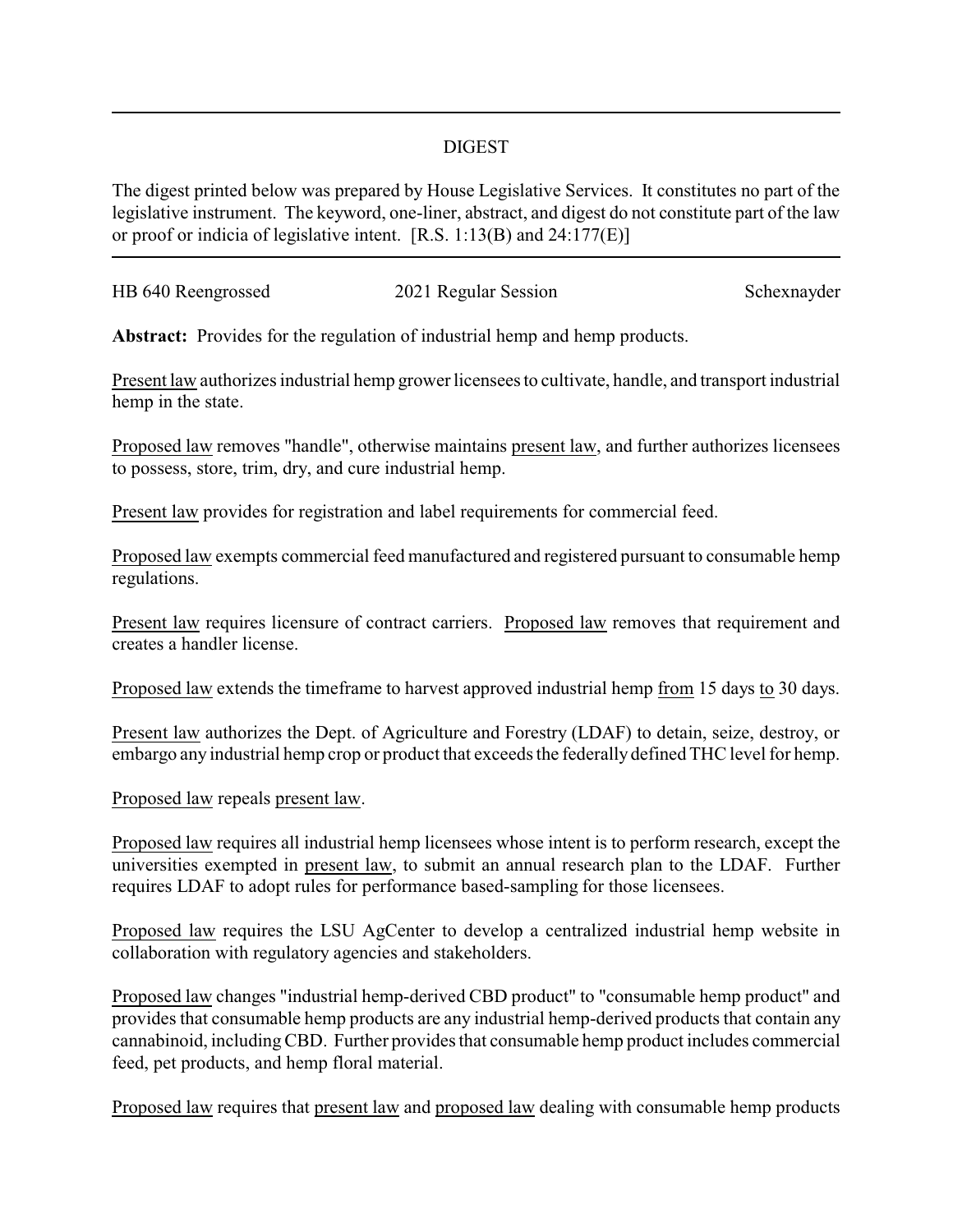are preempted by any federal statute, federal regulation, or guidance from a federal government agency that is less restrictive than state law.

Proposed law establishes a consumable hemp processor license issued by the La. Dept. of Health (LDH) and establishes a fee schedule for the license.

Proposed law creates criminal penalties of not less than one year nor more than 20 years imprisonment at hard labor and a fine of not more than \$50,000 for processing consumable hemp products without a license.

Present law prohibits processing or selling any part of hemp for inhalation, except hemp rolling papers.

Proposed law removes the prohibition on processing hemp for inhalation.

Present law prohibits processing or selling any food or beverage containing CBD unless the FDA approves CBD as a food additive. Proposed law removes that prohibition.

Present law prohibits anyCBD products that contain any active pharmaceutical ingredient other than cannabidiol. Proposed law exempts products intended for topical application from the prohibition.

Proposed law provides that consumable hemp products cannot contain a total delta-9 THC concentration of more than 0.3% nor a total THC concentration of more than 1% on a dry weight basis.

Proposed law prohibits consumable hemp products from containing any cannabinoid that is not naturally occurring.

Proposed law defines THC as a combination of tetrahydrocannabinol and tetrahydrocannabinolic acid.

Proposed law requires any floral hemp material to be contained in tamper-evident packaging and not be labeled or marketed for inhalation.

Proposed law provides that any facility processing hemp products for human consumption outside of the scope of the definition of consumable hemp product shall be regulated by LDH in accordance with the State Food, Drug, and Cosmetic Law.

Proposed law establishes a wholesaler license for consumable hemp products issued by the office of alcohol and tobacco control (ATC).

Proposed law establishes a wholesaler license fee not to exceed \$500.

Present law imposes civil fines for selling hemp-derived CBD products at retail without a permit.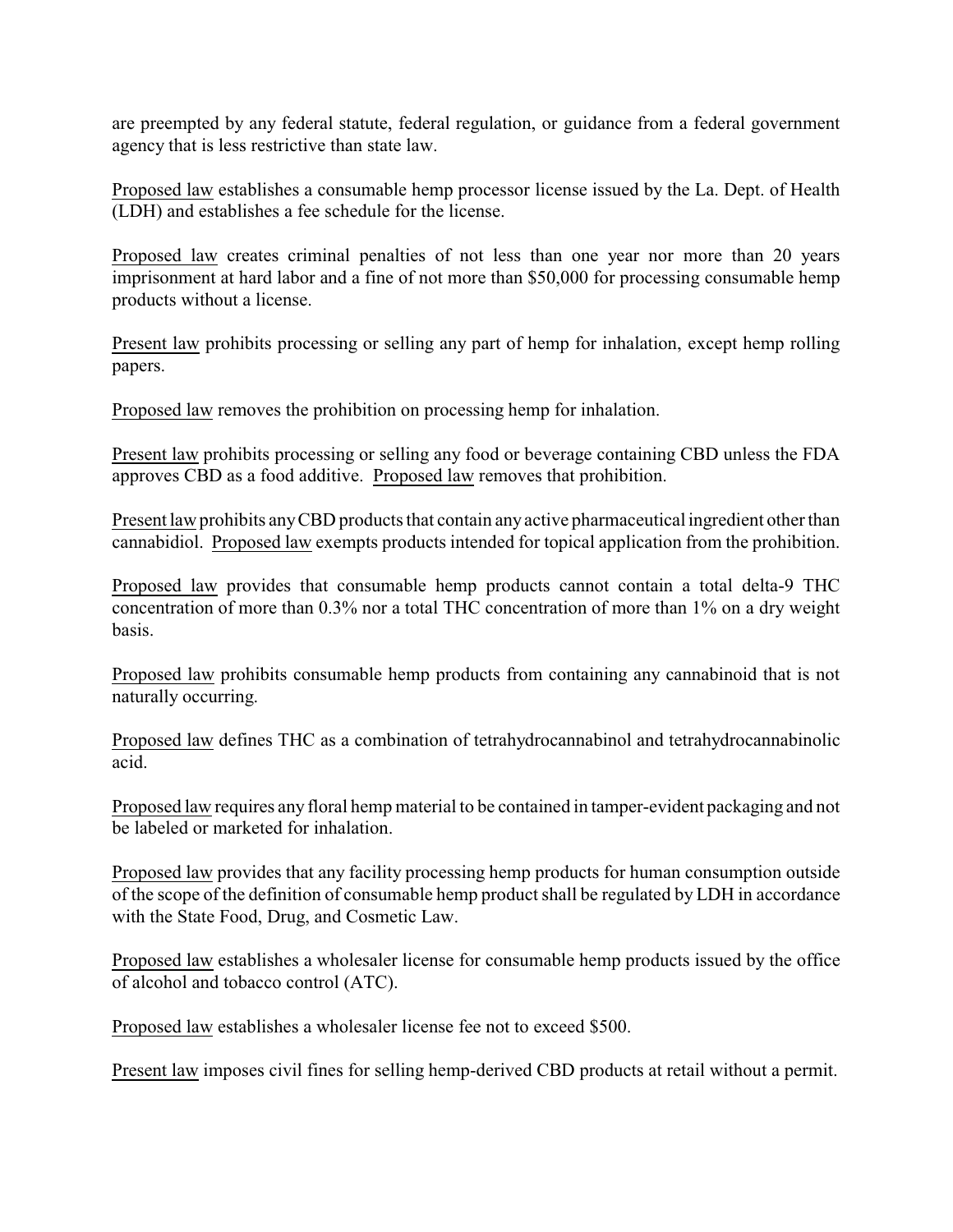Proposed law expands the violations that the civil penalties can be imposed. Further provides that each day a violation occurs is a separate offense.

Proposed law requires ATC to investigate any report of a violation of a provision of present law as related to consumable hemp products and report any criminal violation to the appropriate law enforcement agency.

Present law provides for an industrial hemp-derived CBD excise tax.

Proposed law changes the taxable product to consumable hemp products.

(Amends R.S. 3:1402, 1461, 1462, 1464(8), 1465(A), (C)(1), and (D)(1), 1466(A) and (B)(2), 1468, 1471(A)(4), 1481, 1482, 1483, 1484, and 1485(B) and (G) and R.S. 47:1692 and 1693(A); Adds R.S. 3:1469(C) and 1473)

## Summary of Amendments Adopted by House

- The Committee Amendments Proposed by House Committee on Agriculture, Forestry, Aquaculture, and Rural Development to the original bill:
- 1. Clarify "delta-9 THC" as "total delta-9 THC".
- 2. Change the term "contract carrier" to "handler".
- 3. Change the definition of "THC" to mean "a combination of tetrahydrocannabinol and tetrahydrocannabinolic acid" and change the term "Total THC concentration" to "THC".
- 4. Remove the LDAF's authority to detain, seize, destroy, or embargo any industrial hemp crop that contains a THC concentration that exceeds the acceptable hemp THC level provided in federal law.
- 5. Add a provision of preemption if federal law is ever less restrictive than state law as it applies to consumable hemp products.
- 6. Distinguish the amount of total delta-9 THC concentration from total THC concentration regarding the approval of consumable hemp products manufactured, distributed, imported, or sold in La.
- 7. Remove a provision that specified that "consumable hemp products" do not include foods, food ingredients, or food additives generally recognized as safe by the U.S. Food and Drug Administration.
- 8. Make technical changes.

## Summary of Amendments Adopted by House